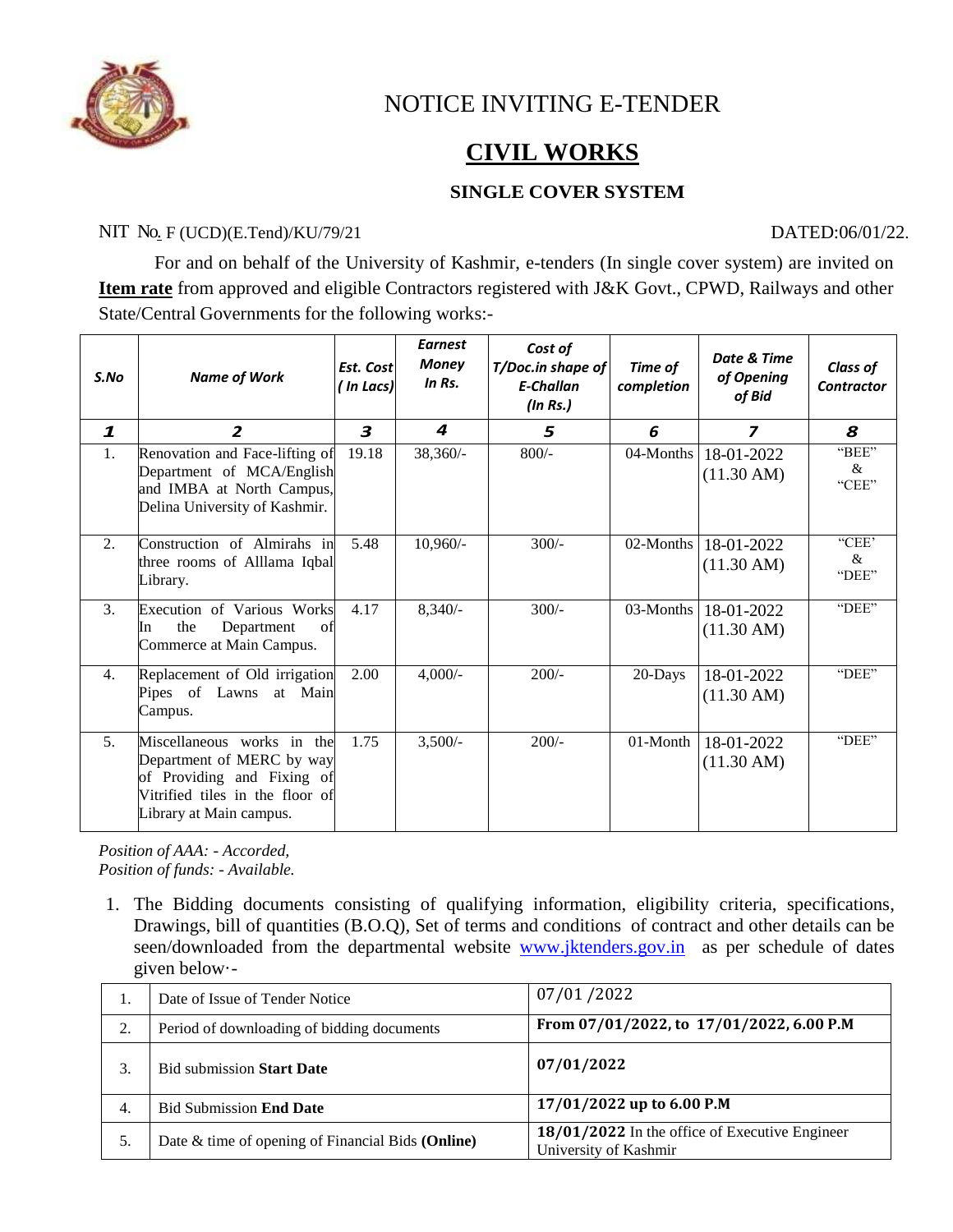2. Bids must be accompanied with cost of Tender document (as mentioned above) in shape of e-Challan **which can be downloaded from** <http://egov.uok.edu.in/echallan> in terms of soft copies with the e-bid.

Note:- The Date e-Challan must be between the date of start of bid and Bid Submission End date. **Any deviation shall render the bidder as Non-responsive.**

**2.1 The successful bidder (L-1) shall have to produce CDR and e-challan in original in the office of the undersigned before allotting the work or issuance of Supply order. pledged to Executive Engineer University of within 03 Days before fixation of Contract besides 1st lowest bidder has to produce an amount equal to 5% of contract as Performance Security in the shape of CDR/FDR/BG** in favour of Executive Engineer University of Kashmir Division within 10 (ten) days after the date of receipt of letter of acceptance and EMD of 2% will be released after receipt of 5% performance Security. The Bank Guarantee should be valid for 45 days beyond bid validity**.**

### **(Note: - Scan all the documents on 100 dpi with black and white option.)**

- **3.** The date and time of opening of Financial Bids of a responsive bidder shall be notified on Web Site www.jktenders.gov.in and conveyed to the bidders automatically through an e-mail message on their e-mail address.
- 4. The bids for the work shall remain valid for a period of 120 days from the date of opening of Technical **bids.**
- **5. The earnest money shall be forfeited** lf:-
- a) Any bidder/ tenderer withdraws his bid/ tender during the period of bid validity or makes any modifications in the terms and conditions of the bid.
- b) *Failure* of *Successful bidder* to *furnish the required performance security within the specified time limit.*
- c) *Failure of Successful bidder to execute the agreement within 28 days after fixation of contract.*

#### **6(A). Instruction to bidders regarding e-tendering process**

- 6.1 Bidders are advised to download bid submission manual from the "Downloads" option as well as from "Bidders Manual Kit" on website [www.jktenders.gov.into](http://www.jktenders.gov.into/) acquaint bid submission process.
- 6.2 To participate in bidding process, bidders have to get 'Digital Signature Certificate {DSC)' as perinformation Technology Act-2000. Bidders can get digital certificate from any approved Vendor.
- 6.3 The bidders have to submit their bids online in electronic format with digital Signature. No bid will be accepted in physical form.
- 6.4 Bids will be opened online as per time schedule mentioned in Para-1.
- 6.5 Bidders must ensure to upload scanned copy of all necessary documents with the bid. Besides, original documents related to the bid shall be submitted by L1 before issuance of Allotment in his favour.
- **6.6. Bidders must ensure to upload scanned copies of all necessary documents including , tender documents fee in terms of soft copies and all other documents required as per NIT with technical bid. No document (s) which has/have not been uploaded shall be entertained for technical evaluation in the form of hard copy. However in case of any clarification the bidders all have to produce original documents in support of soft copies if need arises.**

**Note:- Scan all the documents on 100 dpi with black and white option.**

**6.6(a) Bidders should note that if the documents uploaded/submitted on the basis of which the contract has been awarded are found forged/fake/not genuine at any time, the contract shall be cancelled and the contractor/bidder shall be recommended for blacklisting and debarred from taking part in tendering in**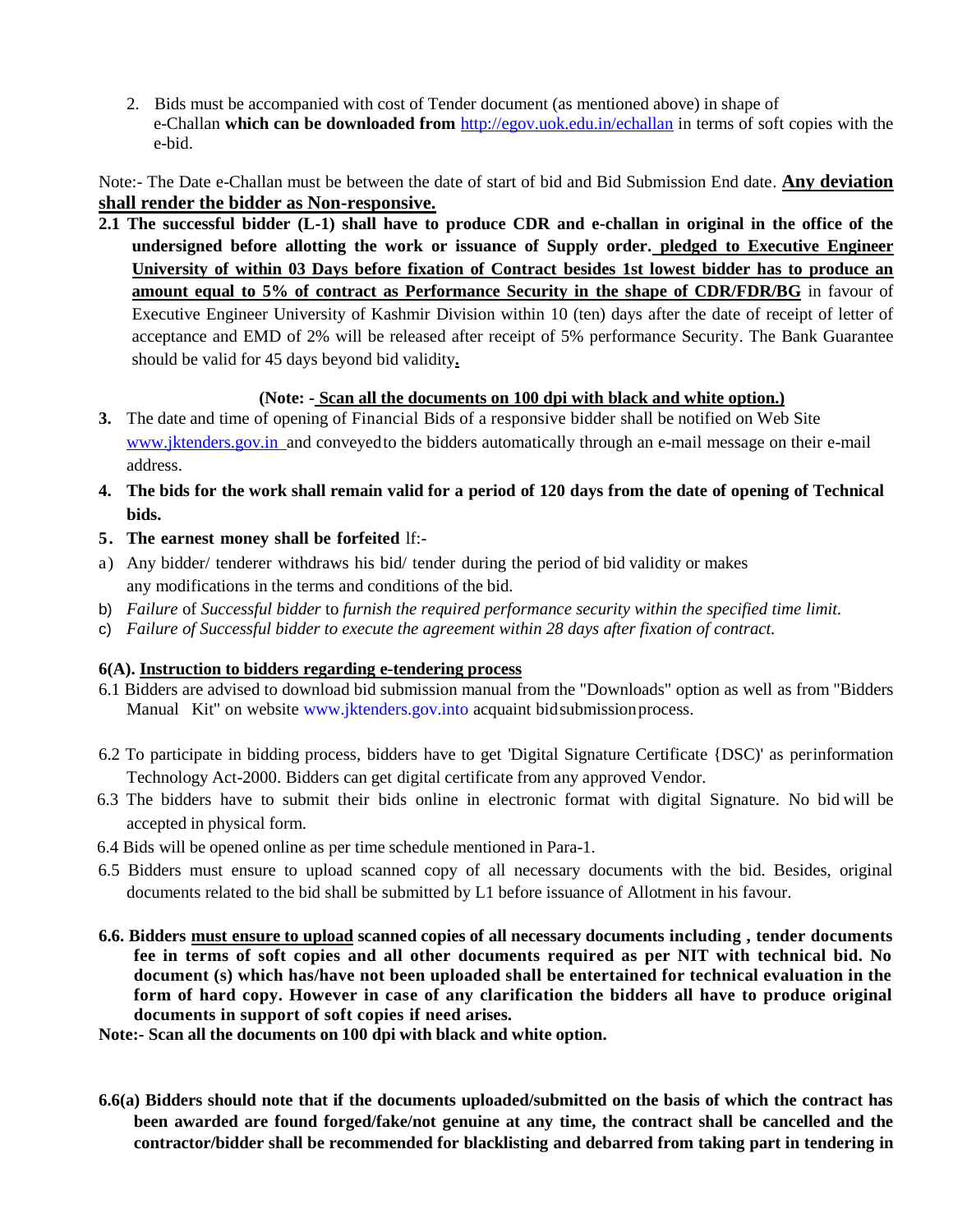**University of Kashmir/Other Departments for a period of one year in the first instance, besides the performance security deposited for the said work shall be forfeited.** 

- 7. The department will not be responsible for delay in online submission due to any reasons.
- 8. **For item rate method** the unit rates and prices shall be quoted by the bidder entirely in Indian Rupees and the rates quoted shall be deemed to include price escalation and all taxes upto completion of the work. Deduction on account of taxes shall be made from the bills of the contractor on gross amount of the bill as per the rates prevailing at the time of recovery.

**The %age rate method** requires the bidder to quote a percentage above / below / at par at the bottom of the BOQ percentage template for the work. The percentage quoted by the bidder shall be deemed to include price escalation and all taxes upto completion of the work. Deduction on account of taxes shall be made from the bills of the contractor on gross amount of the bill as per the rates prevailing at the time of recovery.

- **10.** Bidders are advised not to make any change in BOQ (Bill of Quantities) contents. In no case they should attempt to create similar BOQ manually.
- **11. Price escalation and Taxes**: No price escalation shall be permissible. The deduction on account of taxes shall be made for the bills of the contractor for the gross amount of the bill as per the rates prevailing at the time of recovery.
- **12.** Bidders are advised to use **"My Documents**" area in their user on R&B e-Tendering portal to store such documents as are required.
- **13.** In case of CRF and any other specified project. The relevant guidelines standard bidding document shall be followed.
- **14.** Instructions to Bidder (ITB)

**14.1** All bidders shall upload the following information and documents along with qualification criteria/qualification information with their bids:-

- a) Copies of original documents defining constitution/ legal status, place of registration and principal place of Business
- b) Cell No .and Correspondence address & e-mail.
- c) Scanned copy of e-challan
- d) Scanned copy of Registration Card with latest renewal.
- e) Scanned copy of Valid GSTIN No. & PAN No.
- f) **Scanned Copy of GSTIN Registration and latest clearance certificate FORM GST-3B I.e. latest clearance certificate FORM GST-3B of the latest quarter/preceding Month to the Issue of NIT. Illustrations:-**

For the NIT in August 2021, the bidder has to upload the latest clearance certificate FORM GST-3B of the latest quarter i.e. April-June/preceding month i.e. July 2021.

g) *All bidders shall upload Verification Certificate from concerned Chief Engineer /Superintending Engineer of Enlistment Registration Card*

14.2 The bidder at his own responsibility and risk should visit and examine the site of work and its surroundings before submission of bid.

14.3 Non attendance of pre-bid meeting will not be cause of disqualification of the bidder.

14.4 All documents relating to the bid shall be in the English Language.

### **15. General Conditions of Contract: -**

15.1 The date of start of the work shall be reckoned within one week from the date of issuance of LOI/Contract allotment as the case may be.

**Penalty for delay in completion**: - In case of delay in completion of work beyond stipulated periodof completion, **penalty upto maximum of 10% of the contract shall be imposed**.

**15.2 Time extension:** -Suitable time extension shall be granted in case of increase in scope of work and in the event of delay beyond control of contractor to be determined by the department.

**15.3 Advance Payments:-**No mobilization advance/equipment advance shall be paid.

**15.4 Secured Advance:-**No secured advance is admissible.

**15.5 Schedule of Payment**:-The payment schedule shall be fixed after award of contract in favour of successful bidder, **on the basis of availability of funds** and value of work executed, shall be determined by the Engineer.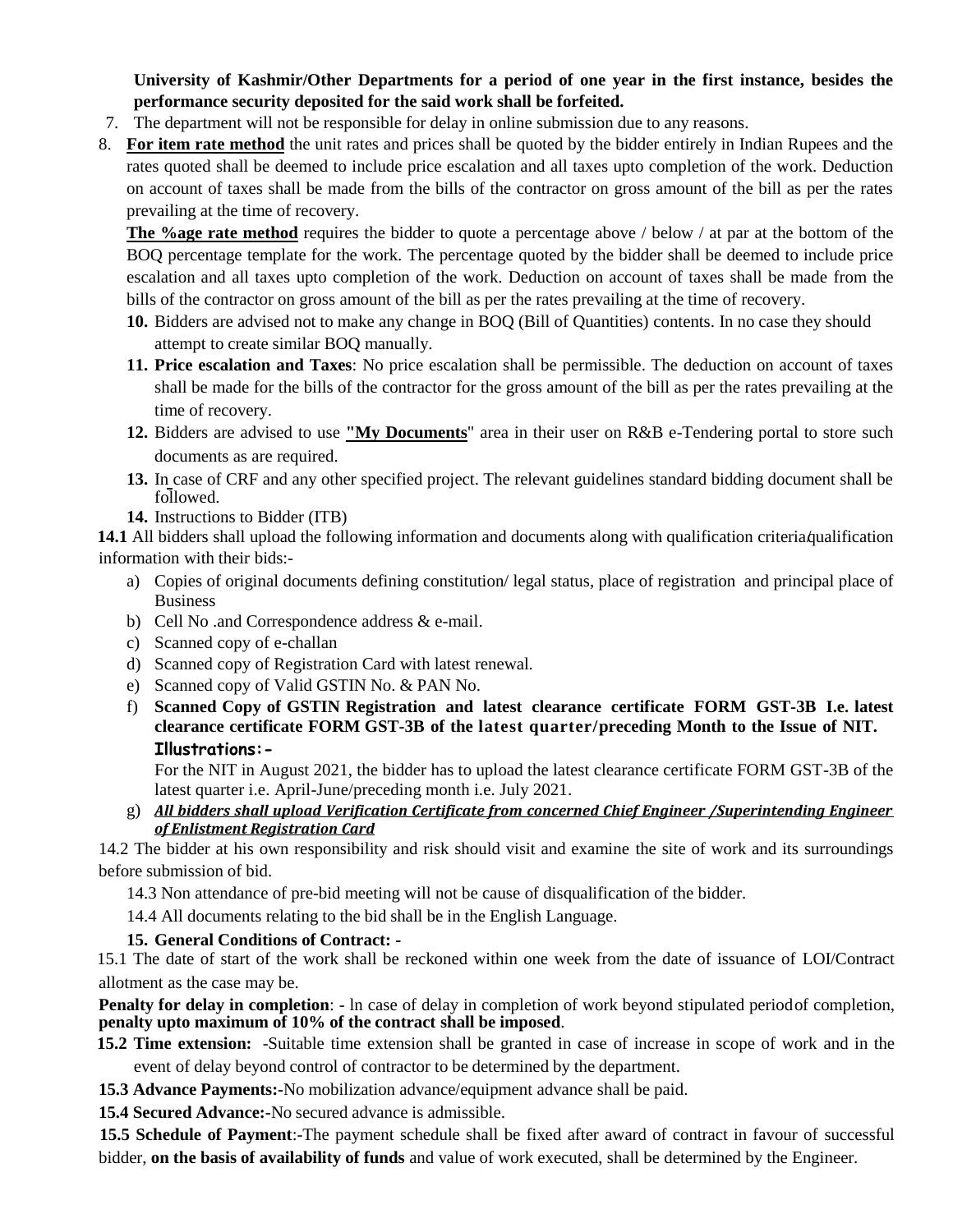**15.6 Amendment of bidding document**:-Before the deadline for submission of bids the employer may modify the bidding documents by issuing Addendum.

**15.7(a) The tender receiving authority reserves the right to accept or reject any tender or all tenders without assigning any reason thereof.**

**15.7(b)The Employer reserves the right to accept or reject any bid and to cancel the bidding process and reject all bids, at any time prior to award of Contract, without thereby incurring any liability to the affected bidder or bidders or any obligations to inform the affected bidder or bidders of the grounds for the Employer's action.**

### **15.7(c) Unbalanced Bid:- (Not applicable at present as per the Government directions)**

- **16. Restoration of work:-** On completion of contract the contractor shall be responsible to remove allun-used material and restore all work in its original position at his own cost.
- **17. Traffic regulations:-**The contractor is bound to adhere to traffic regulations as is applicable from time to time and ensure arrangements of smooth regulation of traffic during execution of work.
- **18. Arbitration:-** The arbitration shall be conducted in accordance with the arbitration procedure stated in the J&K Conciliation and Arbitration Act No:-xxxv of 1997 issued vide SRO No:-403 vide Notification of J&K Govt., **"Law Department" 11th December-I997**.
- **19. Defect Liability period**:- The DLP shall be Calculated from date of certified completion of work and period shall be **36 months**. The defects noticed in the work during execution or D.L.P. shall be corrected by the Contractor within the length of time specified by the Engineer. If the contractor does not correct the defects pertaining to D.L.P. to the satisfaction of the Engineer within the time specified, the Engineer will assess the cost of having the defects corrected and contractor will pay this amount on correction of defects.

#### **20. The date of start of work shall be reckoned within 07 (seven) days from the date of issuance of allotment/ Letter of intent.**

**21. In case the agency fails to execute the work, the performance security in the shape of CDR/FDR/BG and normal deposit shall be liable for forfeiture besides initiating other punitive actions against the defaulter without serving any notice.**

**ALL KEY CONSTRUCTION MATERIAL** shall have to be strictly as per prescribedspecifications and approval of the Engineer In-charge.

- **22. The performance security of 3% shall be released after successful completion of DLP** Failure on part of the contractor to fulfill his obligations of maintenance schedules shall result in forfeiture of the deposits held for this purpose as well as the CDR/FDR/BG for this work.
- **23. Safety:** The contractor shall be responsible for safety of all activities at site of work.
- **24. Discoveries**:- Anything of historical or other interest or of significant value unexpectedlydiscovered on the site shall be the property of the Govt.
- **25. Tests**:-The contractor shall be solely responsible for carrying out the mandatory tests required for the quality control at his own cost.
- **26. Termination:** The employer may terminate the contract if the contractor causes afundamental breach of the contract.
- **27. Fundamental breach of contract will include:-**
- a) Continuous stoppage of Work for a period of 30 days without authorization of Engineer in- charge.
- b) Contractor is declared bankrupt.
- **c) Any evidence of involvement of contractor in corrupt practices.**
- d) If the contractor indulges in willful disregard of the quality control measures put in place by the department.
- e) Contractor delays the completion of work beyond stipulated time of completion.
- f) **Pursuant to the process of termination of defaulted contract, the employer reserves the right to invite fresh tender for the balance work at the risk and cost of defaulting contractor.**
- **28. Major Labour Laws applicable to establishment engaged in building and other construction Work**:-
- a) Workmen compensation act 1923.
- b) Payment of Gratuity Act 1972.
- c) Employees P.F. and Miscellaneous Provision Act1952.
- d) Maternity Benefits Act 1951.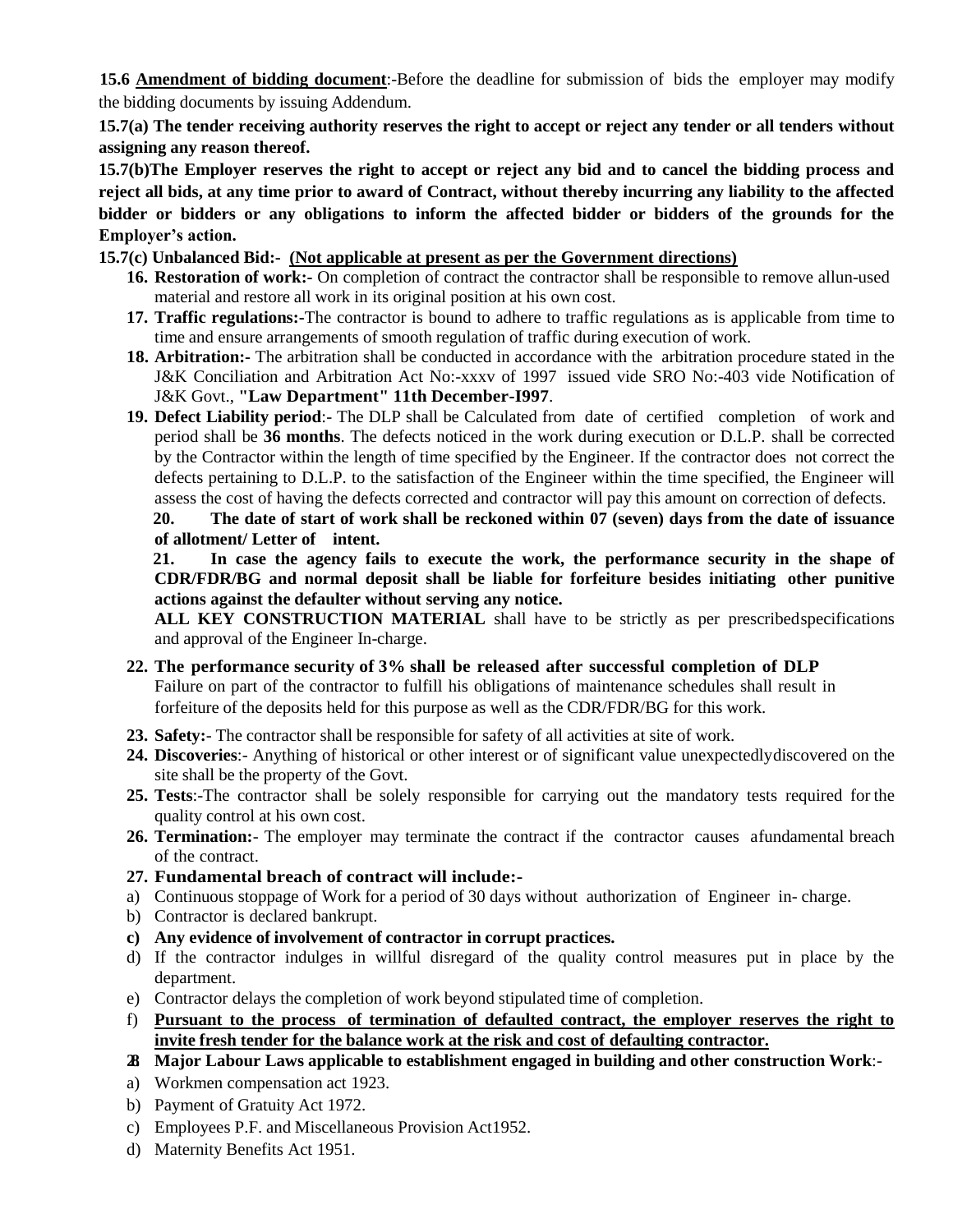- e) Contract Labour (Regulation & Abolition) Act1970.
- f) Minimum Wages Act 1948.
- g) Payment of Wages Act 1936.
- h) Equal remuneration Act 1979.
- i) Payment of bonus Act 1965.
- j) Industrial disputes Act 1947.
- k) Industrial employment standing orders Act 1946.
- l) Trade Union Act 1926.
- m) Child Labour (Prohibition & Regulation) Act 1986.
- n) Inter State Migrant workmen's (Regulation of employment & Conditions of service)Act 1979.
- o) The Building and other Construction workers (Regulation of employment and Condition of service) Act 1996 and the Census Act of 1996.
- p) Factories Act 1948.
- q) Compliance with Labour Regulation Laws of J&K.
- **29.Specification/Quality Control**:-All items of works shall conform to specifications as per IRC/MORTH/ NBO/ CPWD/ SSRI Any other prescribed specifications.
- **30.Insurance**:- Insurance cover to Labour *I* Machinery *I* Work *I* Plant material *I*  Equipment by the contractor shall be mandatory.
- **31.Laws Governing the Contract: -**The contract shall be governed by Laws of the land. Court's Jurisdiction:-In case of a disputes/differences between contractor and Department the jurisdiction shall be J&K.

# **32.Time Extension: -**

- a) The work is to be completed within the time limit specified in the NIT and the time of completion will also increase *I* decrease in proportion with additional *I* deleted quantum of work depending upon the actual quantum of work.
- b) Request for extension of time shall be made by the contractor in writing not later than fifteendays of happening of the event causing delay. The contractor shall also indicate in such a request the period for which extension is desired.
- c) Abnormal /bad weather or Serious loss or damage by fire or Civil commotion, strike or lockout (other than among the labour engaged by the contractor) affecting any or the trades employed on the work, or Non availability of departmental stores.
- d) Any other cause which in the absolute discretion of the accepting authority is beyond the contractor's desire.
- e) On contractor's representation based on the grounds as detailed above the time for completion of the work may be extended by a period considered reasonable by the Department.
- **f)** Extension of time shall be also admissible in the event of temporary suspension of work.